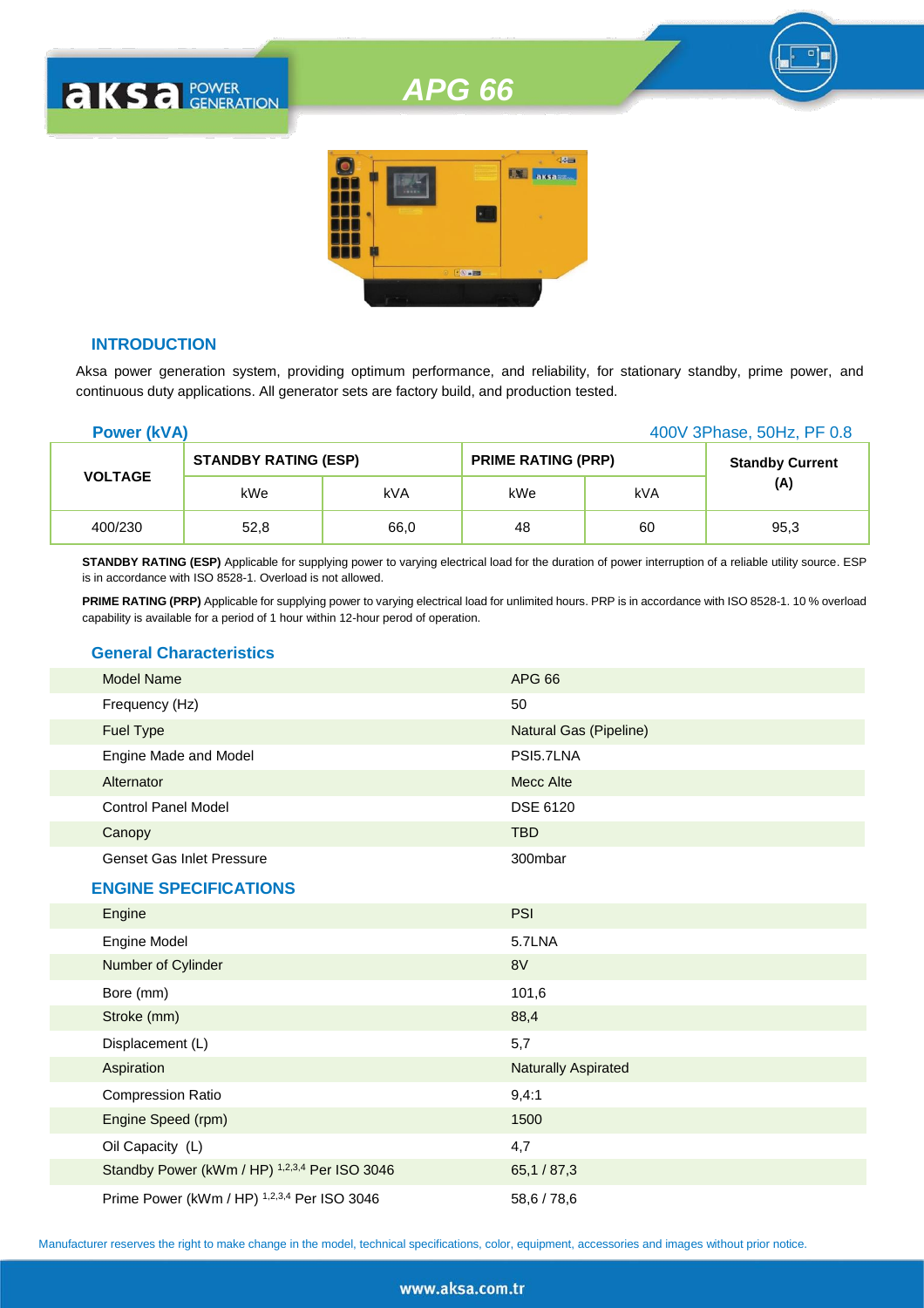**AKS** *B CENERATION* 

*APG 66*

| Max. Operating pressure to EPR, mbar            | 27                     |
|-------------------------------------------------|------------------------|
| <b>Block Heater QTY</b>                         | 1                      |
| <b>Fuel Type</b>                                | Natural Gas (Pipeline) |
| Injection Type and System                       | Spark-Ignited          |
| <b>Governor System</b>                          | ECU                    |
| Operating Voltage (Vdc)                         | 12                     |
| Cooling Method                                  | <b>Water Cooled</b>    |
| Cooling Fan Air Flow (m3/min) 5                 | 108                    |
| Coolant Capacity (engine only) (L)              | 7,8                    |
| Air Filter                                      | Dry Type               |
| Fuel Cons. With %100 Load (kg/hr / m3/hr) 3,4,6 | 15,4/21,4              |
| Fuel Cons. With %75 Load (kg/hr / m3/hr) 3,4,6  | TBD                    |
| Fuel Cons. With %50 Load (kg/hr / m3/hr) 3,4,6  | <b>TBD</b>             |
|                                                 |                        |

# **ALTERNATOR CHARACTERISTICS**

| <b>Manufacturer</b>               | <b>Mecc Alte</b> |
|-----------------------------------|------------------|
| Alternator Made and Model         | ECP 32 2M/4C     |
| Frequency (Hz)                    | 50               |
| Power (kVA)                       | 62,5             |
| Voltage (V)                       | 400              |
| Phase                             | 3                |
| A.V.R.                            | <b>DSR</b>       |
| <b>Voltage Regulation</b>         | $(+/-)1%$        |
| <b>Insulation System</b>          | H                |
| Protection                        | IP <sub>23</sub> |
| <b>Rated Power Factor</b>         | 0,8              |
| Weight Comp. Generator (kg)       | 212              |
| Cooling Air (m <sup>3</sup> /min) | 15,7             |
|                                   |                  |

# **Canopy Dimensions**

| Length (mm) | <b>TBD</b> |
|-------------|------------|
| Width (mm)  | TBD        |
| Height (mm) | <b>TBD</b> |

1 Max load and overload ratings based on ISO 3046 gross flywheel power.

2 Technical data based on ISO 3046-1 standards of 77°F(25°C), 14.5Psia (100kPa) and 30% relative humidity.

3 Production tolerances in engines and installed components can account for power variations of ± 5%. Altitude, temperature and excessive exhaust and intake restrictions should be applied to power calculations.

4 All fuel and thermal calculations unless otherwise noted are done at ISO 3046 rated load using LHV for NG of 48.17 MJ/kg.

5 At 0.5 in-H2O of Package Restriction at STP

6.Volume calculated using density of 0.717 kg/m3 for NG, 0.51 kg/L for LPG

Manufacturer reserves the right to make change in the model, technical specifications, color, equipment, accessories and images without prior notice.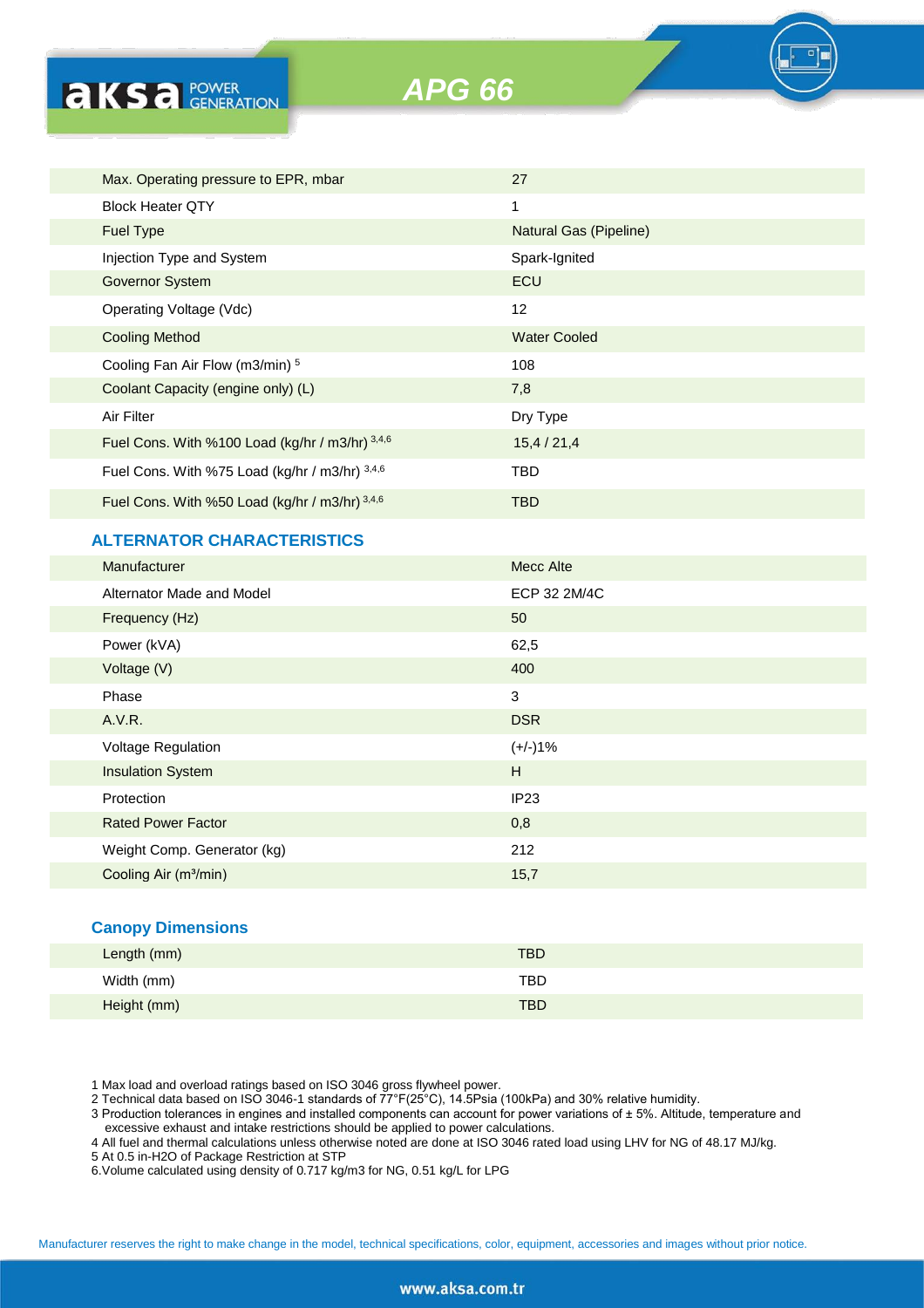# *APG 66*

# **AKSA** POWER



- **1.**Steel structures
- **2.** Emergency stop push button
- **3.** Canopy and panels made from powder coated sheet steel.
- **4.** Control panel is mounted on the baseframe. Located at the right side of the generator set
- **5.** Oil could be drained via valve and a hose
- **6.** Exhaust system in the canopy
- **7.** Special large access doors for easy maintanance
- **8.** In front and back side special large access doors for
- easy maintanance
- **8.** Base frame
- **9.** Special large access doors for easy maintanance **10.** Lifting points **11.** The cap on the canopy provides easy accsess
- to radiator cap.
- **12.** Sound proofing materials
- **13.** Plastic air intake pockets.

#### **INTRODUCTION**

Sound-attenuated and weather protective enclosures for generating sets from Aksa, meet event the sound requirements and provide optimum protection from inclement weather and development by our specialist acoustic engineers. Our modular designed sound insulated canopies provide ease of access for servicing and general maintenance and interchangeable components permitting on-site repair. Enclosures are designed to optimize genset cooling performance, providing you with confidence that genset ratings and ambient capability.

| <b>Control Panel</b>       |               |
|----------------------------|---------------|
| Control Module             | <b>DSE</b>    |
| Control Module Model       | DSE 6120      |
| <b>Communication Ports</b> | <b>MODBUS</b> |



#### **Devices**

DSE, model 6120 Auto Mains Failure control modüle, Battery charger input 198-264 volt, output 27,6 V 5 A (24 V) or 13,8 Volt 5A (12V), Emergency stop push button and fuses for control circuits

# **CONSTRUCTION and FINISH**

Comonents installed in sheet steel enclosure.

Phosphate chemical, pre-coating of steel provides corrosion resistant surface

Polyester composite powder topcoat forms high gloss and extremely durable finish

Lockable hinged panel door provides for easy component access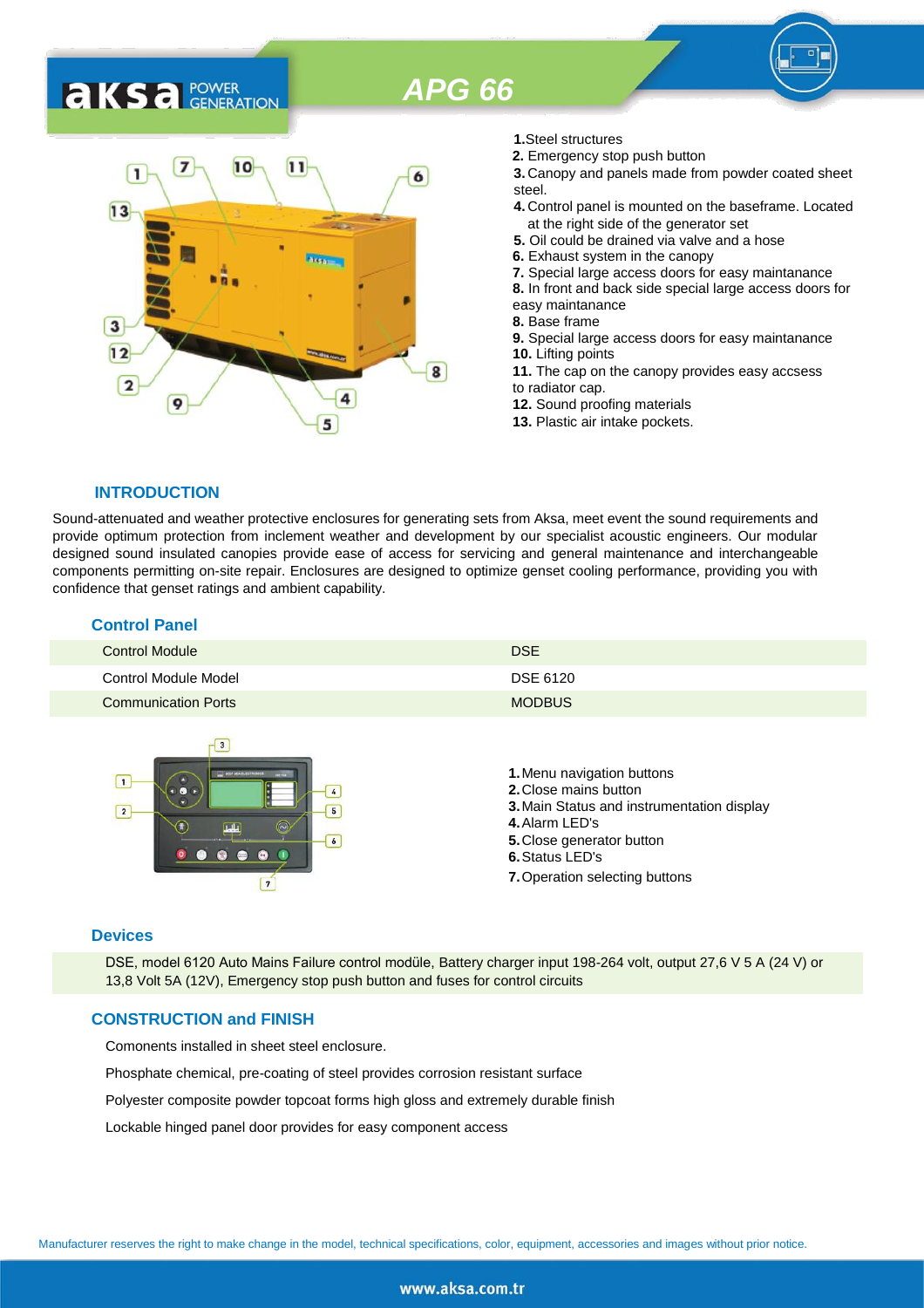

# **INSTALLATION**

Control panel is mounted on baseframe with steel stand. Located at the right side of the generator set (When you look at the Gen.Set. from Alternator).

# **GENERATING SET CONTROL UNIT**

The DSE 6120 module has been designed to monitor generator frequency, volt, current, engine oil pressure, coolant temperature running hours and battery volts.

Module monitors the mains supply and switch over to the generator when the mains power fails.

The DSE6120 also indicates operational status and fault conditions, Automatically shutting down the Gen. Set and giving true first up fault condition of Gen. Set failure.The LCD display indicates the fault.

# **STANDARD SPECIFICATIONS**

- Microprocessor controlled.
- LCD display makes information easy to read
- Automatically transfers between mains (utilty) and generator power.
- Manual programming on front panel.
- User-friendly set-up and button layout. communications via RS232, RS485 and ethernet.
- Remote start.
- Event logging (50) showing date and time.
- Controls: Stop/Reset, Manual, Auto, Test, Start, buttons. An additional push button next to the LCD display is used to scroll

through the modules' metering display.

#### **Instruments**

ENGINE Engine speed Oil pressure

Coolant temperature

Run time Battery volts

Configurable timing

GENERATOR

Voltage (L-L, L-N)

Current (L1-L2-L3)

Frequency

Gen.Set ready

Gen.Set enabled

#### MAINS

Gen.Set ready Gen.Set enabled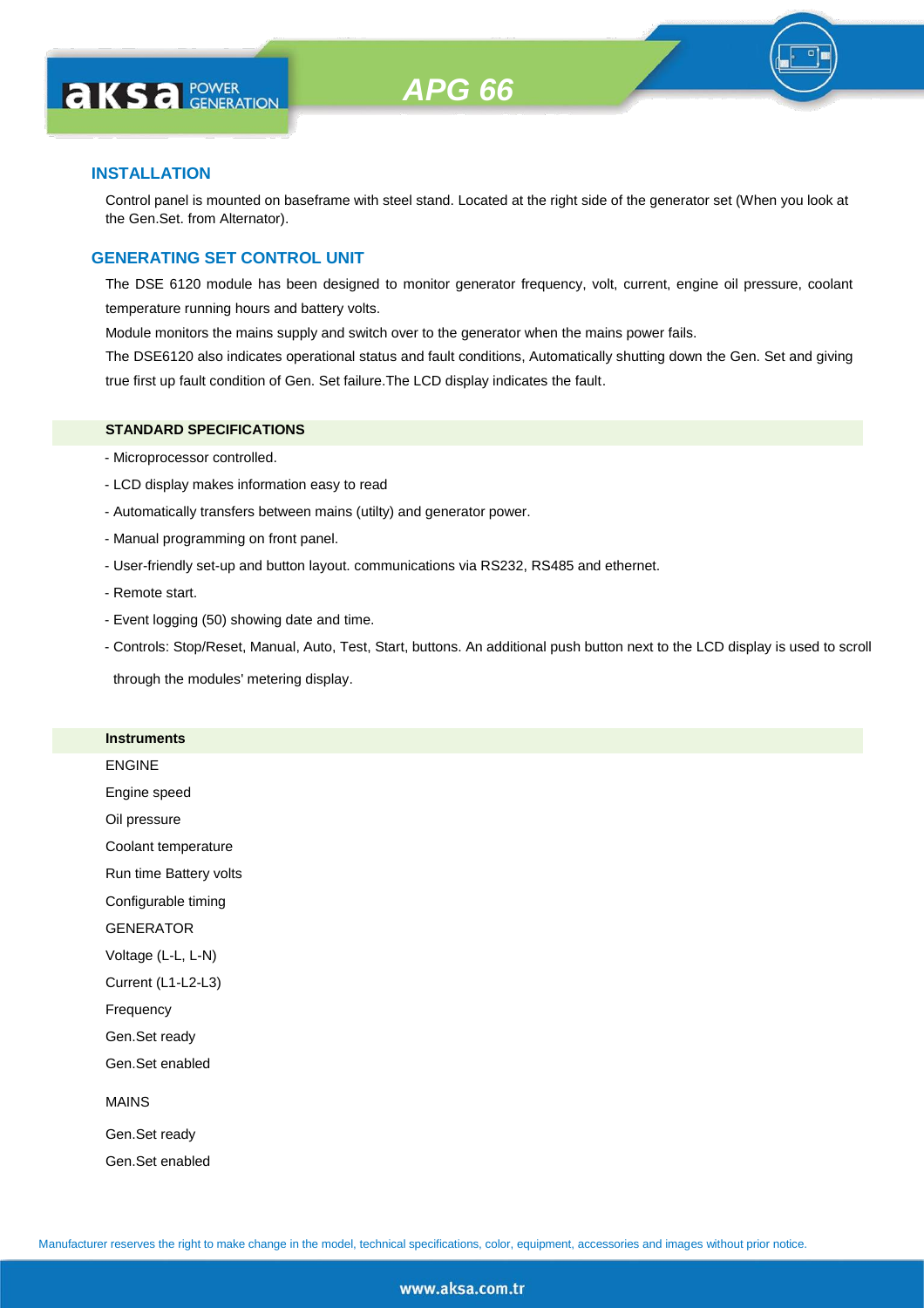



Charge failure

Battery Low/High voltage

Fail to stop

Low/High generator voltage

Under/over generator frequency

Over /Under speed

Low oil pressure

High coolant temperature.

#### SHUT DOWNS

Fail to start

Emergency stop

Low oil pressure

High coolant temperature

Over /Under speed

Under/Over generator frequency

Under/over generator voltage

Oil pressure sensor open

ELECTRICAL TRIP

Generator over current

# **Options**

Flexible sensor can be controlled with temperature, pressure, percentage (warning/shutdown/electrical trip) Local setting parameters and monitoring from PC to control module with USB connection (max 6 m)

#### **Standards**

Elecrical Safety / EMC compatibility BS EN 60950 Electrical business equipment BS EN 61000-6-2 EMC immunity standard BS EN 61000-6-4 EMC emission standard

# **STATIC BATTERY CHARGER**

Battery charger is manufactured with switching-mode and SMD technology and it has high efficincy.

Battery charger models' output V-I characteristic is very close to square and output is 5 amper, 13,8 V for 12 volt and 27,6 V for 24 V . Input 198 - 264 volt AC.

The charger is fitted with a protection diode across the output.

Charge fail output is available.

Connect charge fail relay coil between positive output and CF output.

They are equipped with RFI filter to reduce electrical noise radiated from the device

Galvanically isolated input and output typically 4kV for high reliability

Manufacturer reserves the right to make change in the model, technical specifications, color, equipment, accessories and images without prior notice.